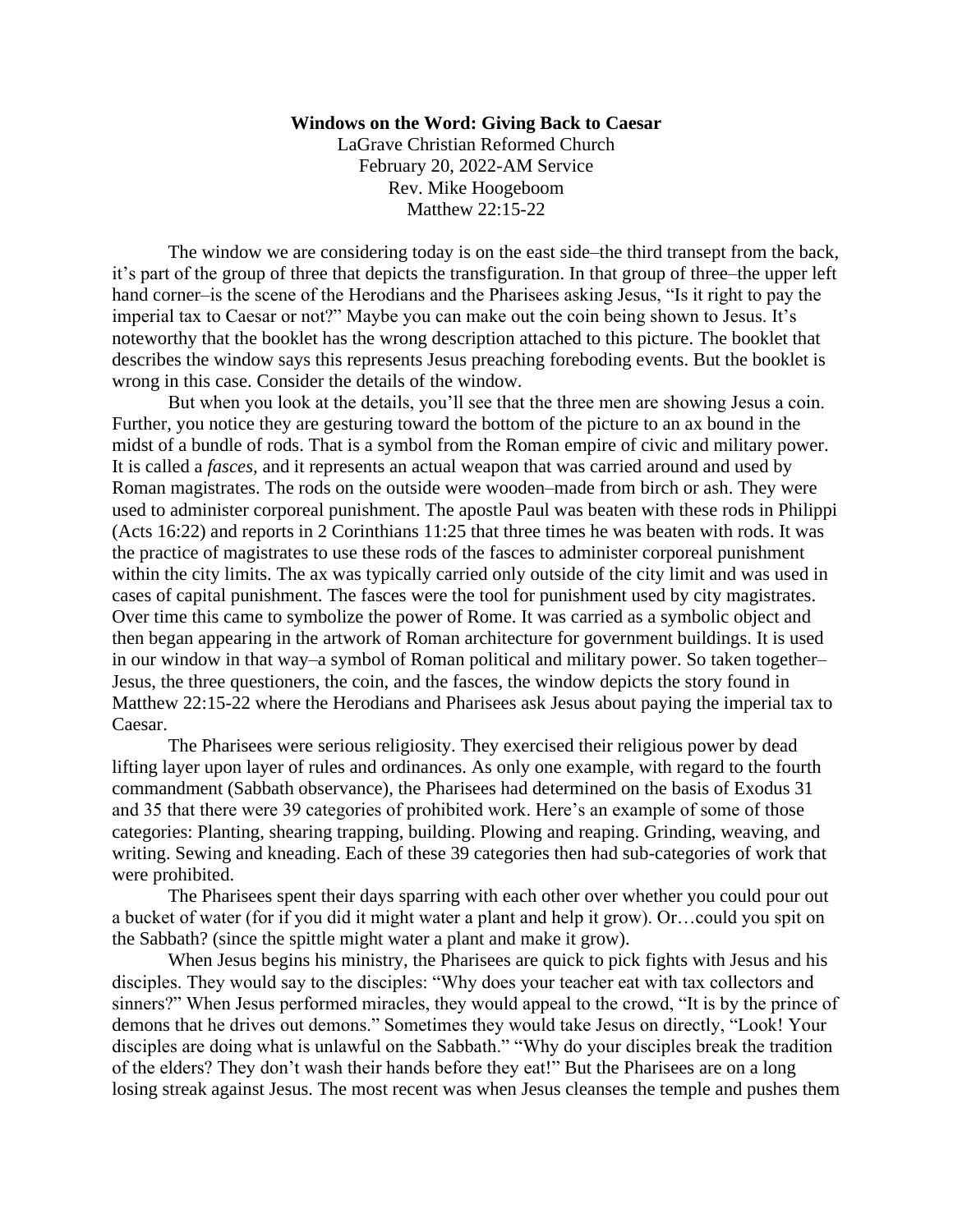onto the ropes. Jesus then delivers a series of parables where the religious insiders are the enemy of God's mission and the outsiders are beneficiaries of God's mission to redeem and restore.

The Pharisees are losing in their realm of religion so they change tactics. Instead attacking Jesus to burden him with the dead weight of all their religious rules and regulations, they attack Jesus from the realm of politics. So they recruit some help from their enemies the Herodians. Now, in contrast to all the sparring between Jesus and the Pharisees, the gospels don't tell us much about the Herodians. In Mark 3 after Jesus heals a man with a withered hand, the Herodians plot with the Pharisees how to kill Jesus. The second story in our passage is Matthew 22 and the parallel in Mark 12. Scholars agree that their name is a clue to who they were. They were supporters of the kingship/dynasty of Herod. Herod was appointed by the Romans. The Jews held a lot of enmity toward Herod because of this. The Herodians were likely a political group who cultivated power through their association with Rome. Their association with Rome means that the Herodians were not light weights. When they entered into a fight they had the Roman legion standing in their corner. The Herodians come out swinging with the most controversial political debate being talked about in the Jerusalem marketplace: "Is it right to pay the imperial tax to Caesar or not?" This political question is a trap. If he says yes–the Pharisees can call him a collaborator with Rome–and he becomes an enemy of the crowd. If he says no–the Herodians can call him a revolutionary against Rome–and he becomes an enemy of the state. Jesus is trapped, he's cornered.

I think it's worth noting that Jesus recognizes the danger he is in. He is being cornered by evil. Jesus knows that the devil is behind the attack. Jesus hears an echo from the wilderness when Satan tempts him with the promise of the political power of worldly kingdoms. With his back against the ropes Jesus pivots– "You hypocrites, why are you trying to trap me?" The word "hypocrite" in Greek refers to 'an actor who performs under a mask.' Jesus pulls off the mask of his opponents to reveal his opponents are clinging to their power. The Herodians are clinging to political power. The Pharisees are clinging to religious power. But now their hypocrisy is exposed and Jesus answers their question. First the jab– "So give back to Caesar what is Caesar's." What Jesus means is that disciples pay their taxes. This has been the understanding of Jesus' followers from early on. Pastor Bob reminded us of Paul's admonition to pay our taxes in Romans 13. Paul is echoing Jesus. Disciples of Jesus must respect the government because this is an important form of respect for God.

We hear those words, "respect for the government is an important form of respect for God" in the context of our democracy and we can readily agree. But it's worth noting that Jesus commands respect for the state, even though he is about to be beaten with those birch rods of the fasces and suffer the capital punishment of the state. Not only Jesus, Paul when he writes the letter of Romans has already been beaten by those fasces birch rods in the city of Philippi. And yet Jesus says, "give back to Caesar" as a command that his disciples respect the government because this is a form of respect for God. And so with that Jesus answers the question from his opponents.

But then Jesus continues beyond the question about obedience to the state and commands his followers to obey God when he says: "And give back to God what is Gods." With this answer Jesus is clearly drawing a parallel in his answer. In the same way that the coin that bears the image of Caesar is to be given to Caesar…disciples are to give back to God that which belongs to him, what bears the image of God. We are the image bearers.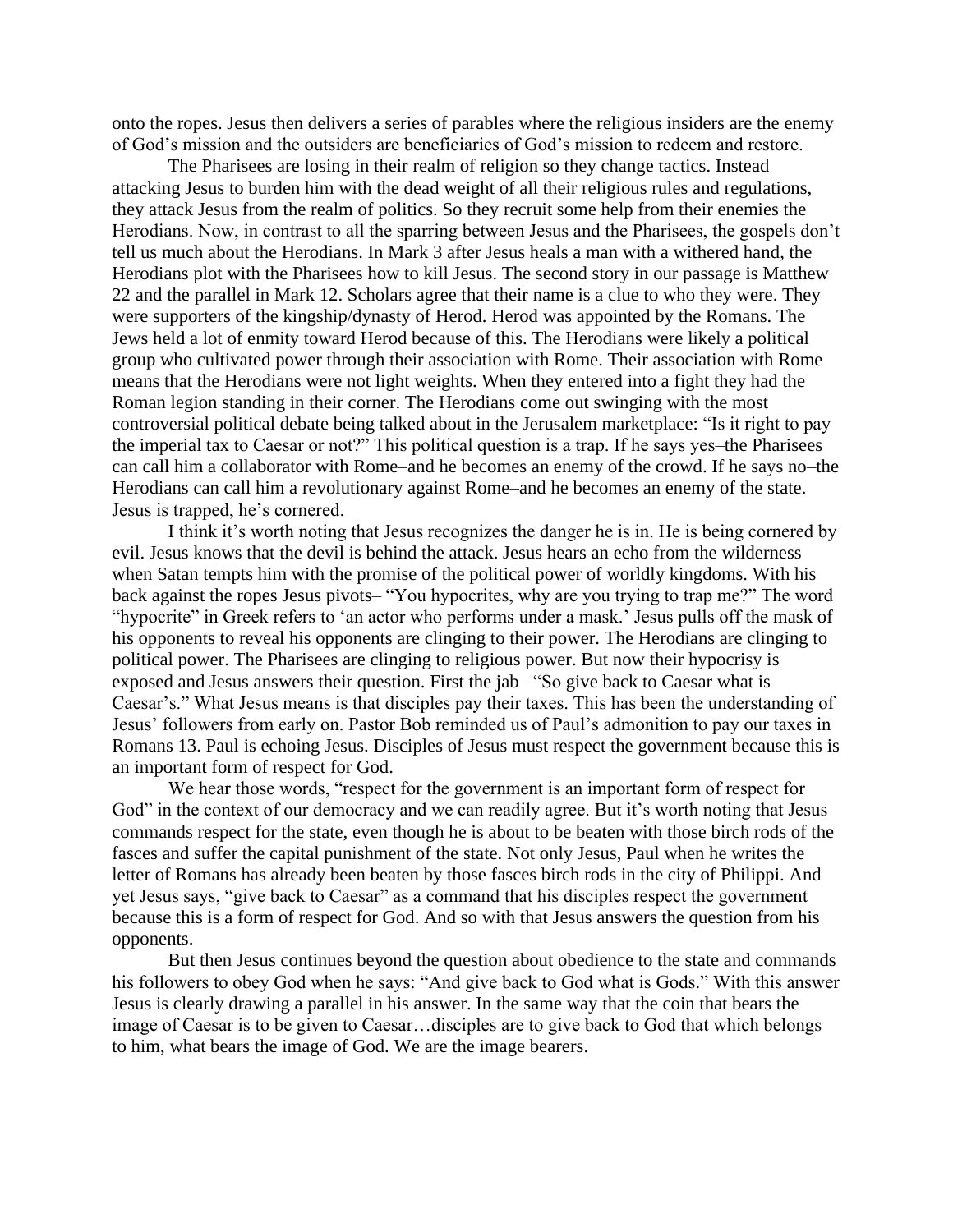In the context of Matthew–especially here in chapter 22–there is no greater gift than love. A few short verses later Jesus says, "love the Lord your God with all your heart and with all your soul and with all your mind... and 'love your neighbor as yourself.'"

Consider this. The problem of Jesus' opponents is that they cling too tightly to their religious and political power. Jesus' command is for us to emulate God who, out of his love for the world, "gave his only Son" (John 3:16). Rather than clinging to power, God's has called his church to join him in his mission to give. The question is, what does it look like for us to be people who give by loving God and neighbor? I suggest that it doesn't look like the sparring matches of the Pharisees against Jesus. Instead, Scripture often pictures God's mission as an invitation to join one another around a table. In this meal, each of us are invited to share our gifts.

That reminded me of the work of Father Gregory Boyle, who is a Jesuit Priest and founder of Homeboy Industries. Homeboy Industries provides hope, training, and support to formerly gang-involved and previously incarcerated people, allowing them to redirect their lives and become contributing members of their community. In his book *Tattoos on the Heart,* he tells a story from his time serving on a prison island in the Pacific Ocean off the coast of Mexico. He spent 3 months there as a time of spiritual renewal. He slept on a mattress in the small chapel. In the morning he made mud bricks side by side with the inmates. In the afternoon there was mass and in the evening dominoes. Life was hard on the island, but of all the difficulties–the labor, isolation, cruelty–the food was abominable. Father Greg lost 40 pounds in those 3 months.

One day Beto, a prisoner who regularly made bricks with Father Greg, told him to meet at a particular time and place. When Father Greg arrived, Beto was carrying a cloth sack, which seemed to be writhing of its own accord. But Father Greg didn't have any time to wonder about the sack because Beto was leading them on a complex route away from the dormitories. He clearly was trying to avoid being seen by the guards. After walking through the dense section of forest they emerge into a clearing where there is a cooking pot, firewood, and a stash of vegetables – carrots, tomatoes, peppers. Beto starts a fire to get the water to boil as he cuts up the vegetables. Then he opens the sack to pull out an iguana that he had captured. He cleans the iguana and throws it in the soup pot. (Father Greg reports that iguana tastes like chicken). About the time that the aroma of the soup exceeds the clearing, drawn by the smell, a prisoner steps into the clearing–Beto invites him to be seated–but the prisoner dashes back to the dorm and returns with a wadded up ball of newspaper. He unwraps his gift–salt–and adds it to the soup. Soon another arrives with a dented tin of tomato paste. Beto added some more veggies and the paste. One after another prisoners bring their gifts–jalepenos, beans, and a couple of tortillas. Father Gregg writes: "Maybe there are eight of us or so when the meal finally gets served. Plenty to go around, and just as tasty as it could be. Everyone brought his flavor to this….pot of iguana stew, and keeping anyone away and excluded was unthinkable to this band of prisoners. Alone, they didn't have much, but together, they had a potful of plenty." God's mission for his church in this world is to bear witness to God's grace and invite others to the feast.

Friends, Jesus words, "give back to Caesar what belongs to Caesar, and to God what is God's" have been a word of command and a word of caution to the church throughout history. It is not easy or automatic for God's people to maintain balance between respecting the state and participating in God's mission. It takes a lot of thought, prayer, humility, and courage to nurture a balance between these two parts of our calling.

A while ago I received a copy of a book, *Serving the Claims of Justice*. It contains essays from our beloved, local representative Paul Henry as well as some of his colleagues at Calvin